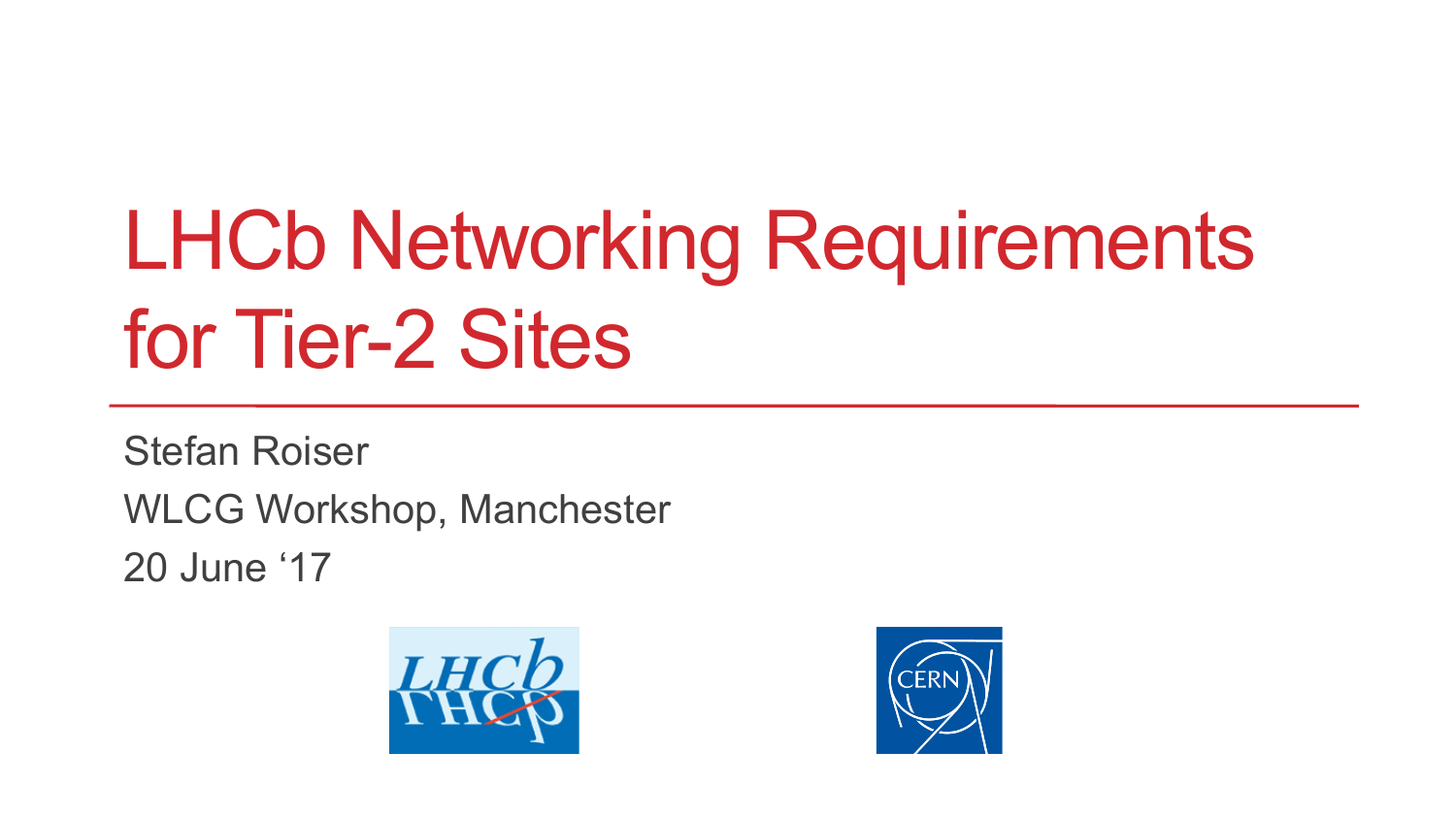### LHCb Tier2 Sites

- LHCb uses 61 WLCG funded Tier2 sites
	- The majority of LHCb Tier2 sites do NOT provide disk storage to the experiment
	- 13 "Tier2-D" sites provide a minimum of 300 TB of storage for real and simulated data ready for user analysis (final physics format)
		- (Tier1 storages in addition also include "user", "buffer", "failover" and "tape cache" disk areas)

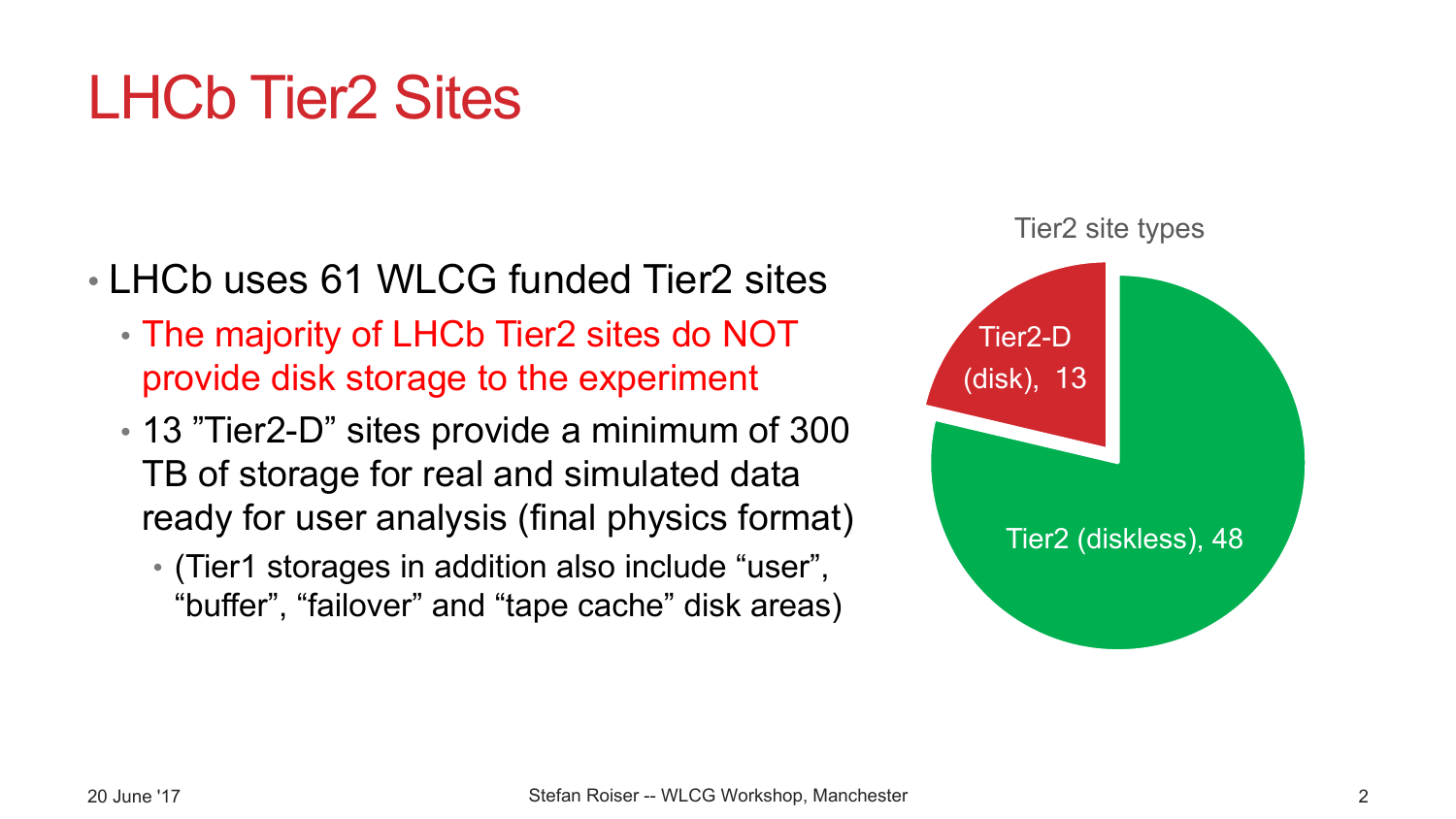## Job Types at Tier2(-D) sites

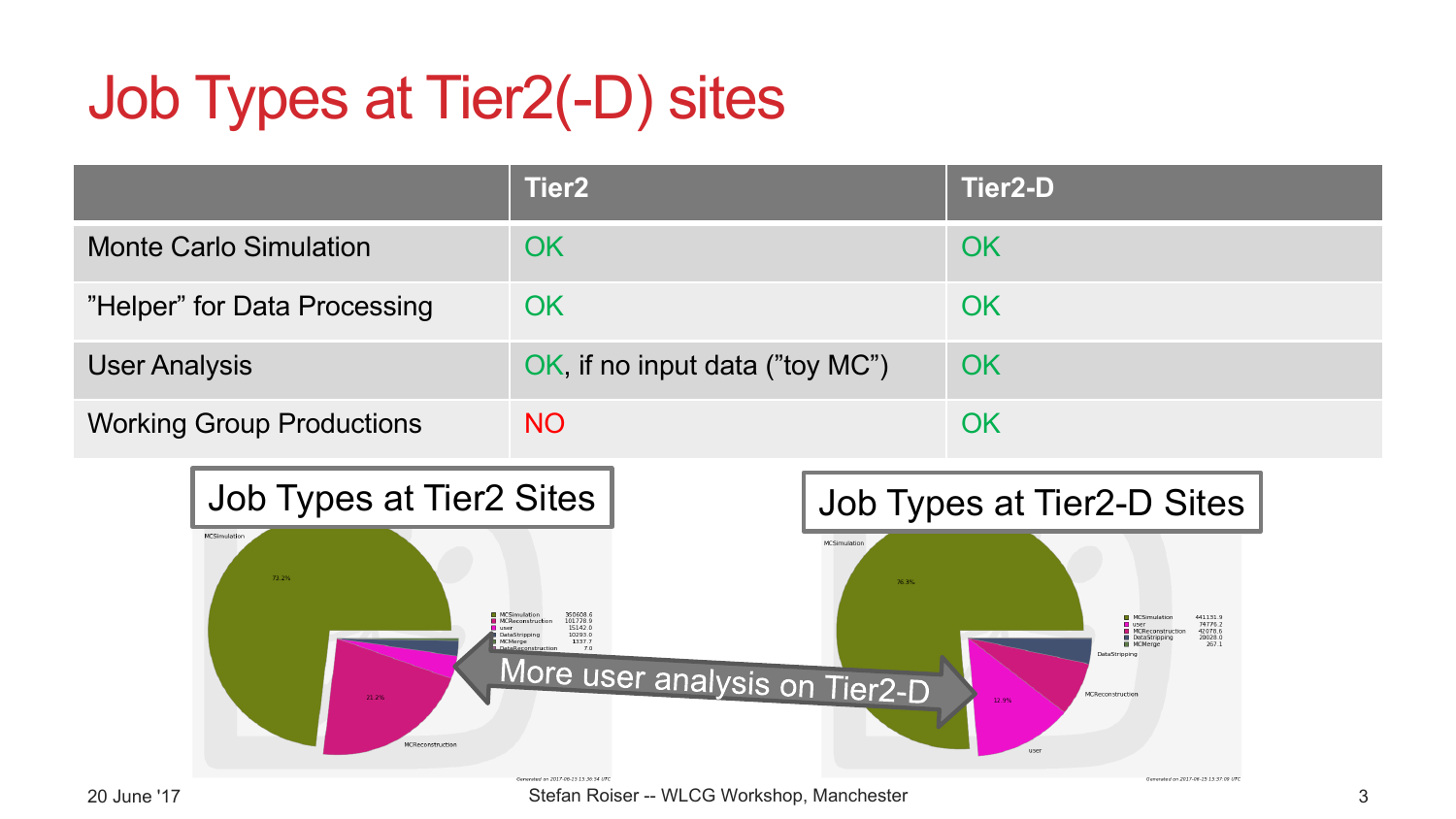### Categories from the "Charge"

| <b>Category</b> | <b>Workflows being executed</b>                                                                                                                                             |
|-----------------|-----------------------------------------------------------------------------------------------------------------------------------------------------------------------------|
| "Full"          | No, (user analysis on Tier2-D fit more into "disk rich" category)                                                                                                           |
| "CPU rich"      | No, intermediate caching on Tier2 sites does not exist for LHCb workflows                                                                                                   |
| "Disk rich"     | Yes, a small sub-set of Tier2 sites with disk storage run user analysis jobs                                                                                                |
| "Disk poor"     | Yes, working group productions downloading local input data by protocol                                                                                                     |
| "Disk less"     | Yes, "default" site setup for LHCb Tier2 sites running simulation (no input data) and<br>workflows downloading data from remote (helper data processing, mc reconstruction) |

• Majority of workflows are simulation jobs without input data

• Certain fraction are user jobs with local protocol access to input data

• Currently small usage of working group productions. Will increase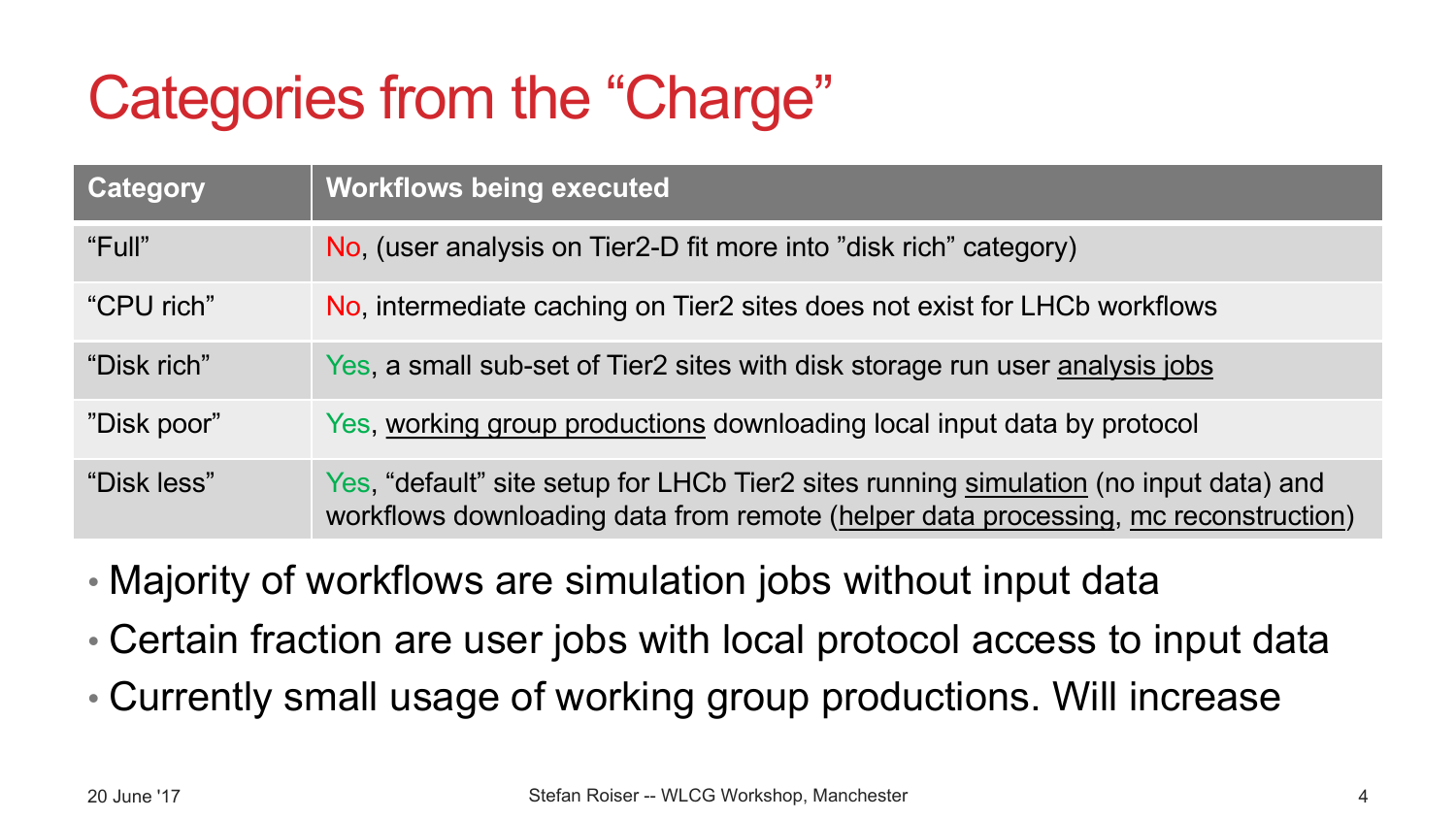#### Network Requirements

|                                   | Job<br>Length | <b>Input Data</b>              | <b>Output Data</b> |
|-----------------------------------|---------------|--------------------------------|--------------------|
| <b>Monte Carlo Simulation</b>     | 6 hours       | None (start from random seed)  | O(500MB), close T1 |
| <b>Monte Carlo Reconstruction</b> | $1 - 2$ hours | Download O(5 GB), close T1     | O(5GB), same T1    |
| "Helper" for Data Processing      | $12 - 24$ hrs | Download O(5-10 GB), close T1  | O(5GB), same T1    |
| User Analysis @ T2 ("toy MC")     | < 2 hours     | <b>None</b>                    | Close T1 user area |
| User Analysis @ T2-D              | $<$ 2 hours   | Protocol access, local storage | Close T1 user area |
| <b>Working Group Production</b>   | $<$ 3 hours   | Protocol access, local storage | Close T1 data area |

• In case of input data, always read by default from local site

• Output data always goes to different storage areas on T1 sites